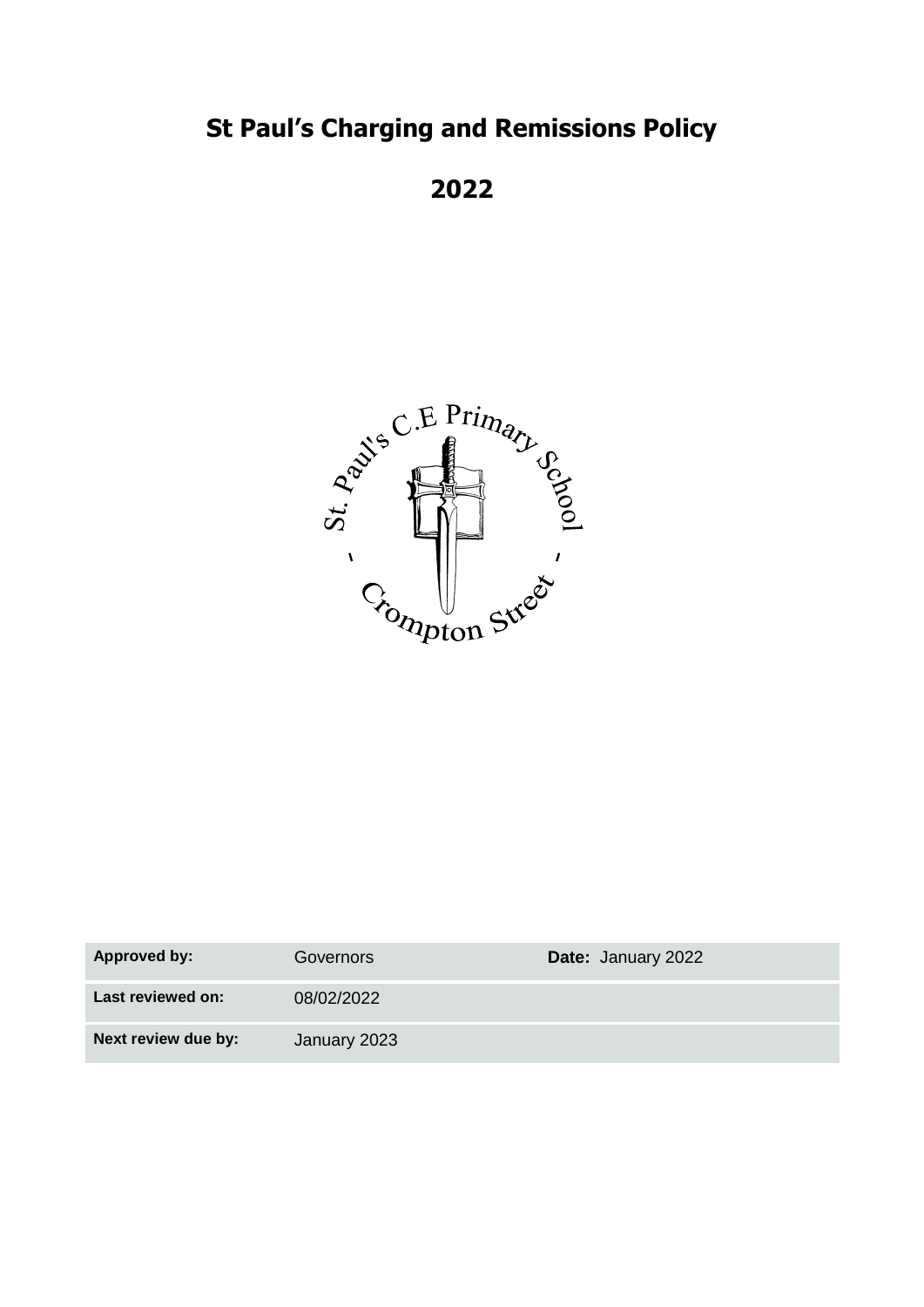#### Purpose

This charging and remissions policy informs staff and parents about charging for school activities. It conforms to the requirements of the Education Reform Act 1988.

## Key Responsibilities

Finance committee

Will review and amend the charging policy on behalf of the governing body

Will be responsible for the implementation of the charging policy and the determination of any individual case arising from the implementation of this policy (with the headteacher)

Will monitor whether actual income is in line with anticipated income

Headteacher

Will be responsible for the implementation of the charging policy and the determination of any individual case arising for the implementation of this policy (with the finance committee)

Will provide reports for the finance committee

School Business Manager

Will provide effective financial administration enabling efficient budget management by the headteacher

Be responsible for the collection, banking and checking of monies

Will ensure that best value principles are used in organising trips and visits

Be responsible for booking and organisational arrangements

## Related documents

Following the requirements of the Education Reform Act of 1988, no charge will be made for books, materials, equipment or instruction of the National Curriculum or statutory Religious Education, except where parents have indicated in advance a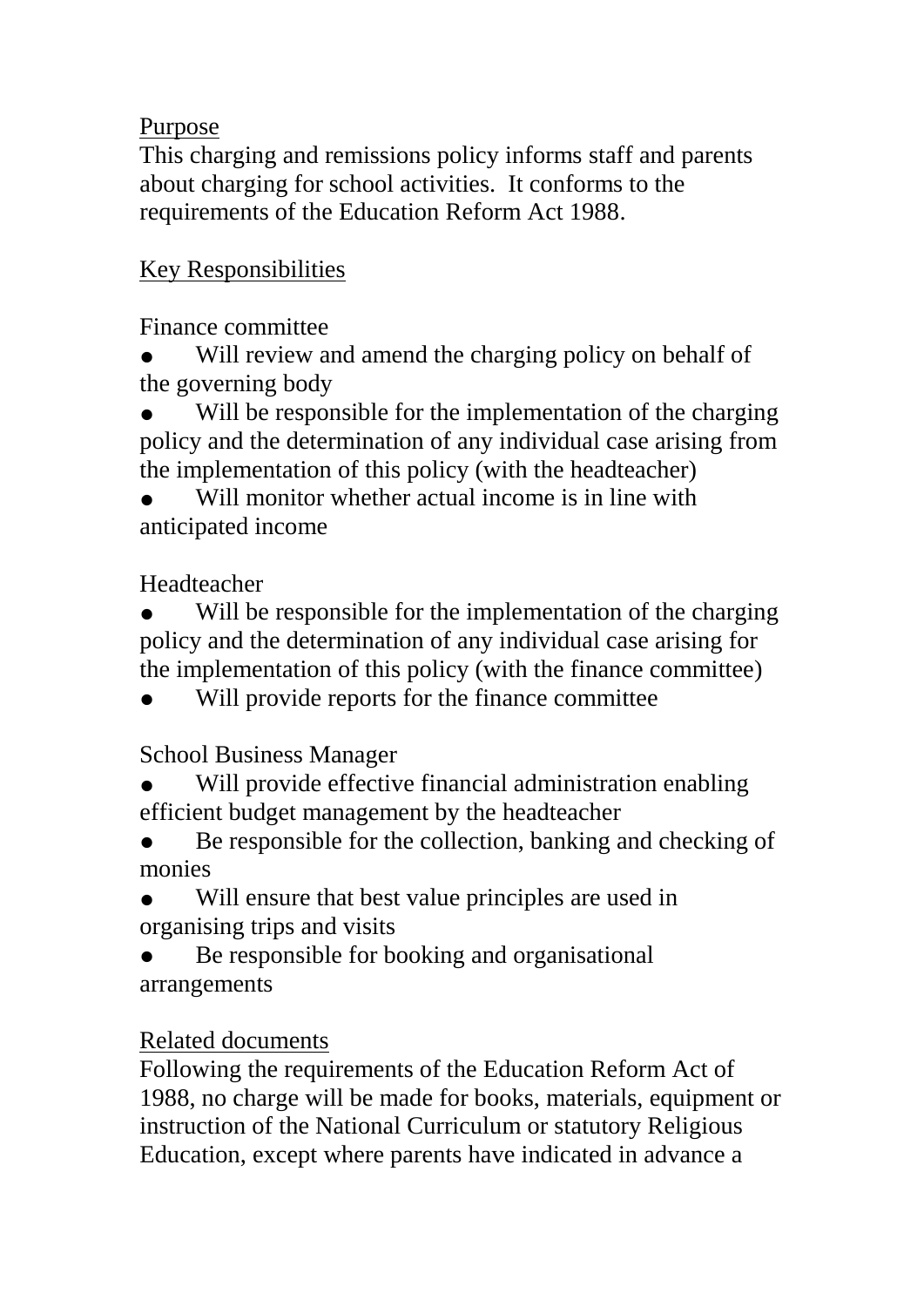wish to purchase the product.

### Principles

At St Paul's CE Primary School, we aim to make appropriate charges which enable and encourage the development of a wide range of enriching activities and the use of our facilities

A charge is made for board and lodging, activities and transport costs on residential visits (Parents must agree to charges before children undertake the activities).

A voluntary contribution not exceeding the actual cost is made for off site curricular activities (school trips and visits). No child is excluded from any such activity on the basis of non contribution.

A voluntary contribution may be asked for activities wholly or partly in school time which otherwise would be prohibited by cost

A voluntary weekly contribution of  $£1$  is asked for by parents (no more than £2 if there are more than two children in school). This is used to pay for trips and visits, visitors to school, end of term treats, cookery ingredients and enriching activities within school. Those who contribute to school fund will not pay for school trips, or will have a reduced rate dependent on the cost of the trip.

A charge may be made for activities wholly or mainly outside school hours which are not part of the National Curriculum or statutory Religious Education

Parents are asked to make a voluntary contribution towards replacing damaged or lost school property caused wilfully or negligently by their children.

Class based specialist teaching and recorder lessons will be provided free of charge. The cost of instrumental lessons to individuals or small groups will be charged to parents. This will not exceed the actual cost of the lessons. Parents will be expected to hire or buy their child's own instrument.